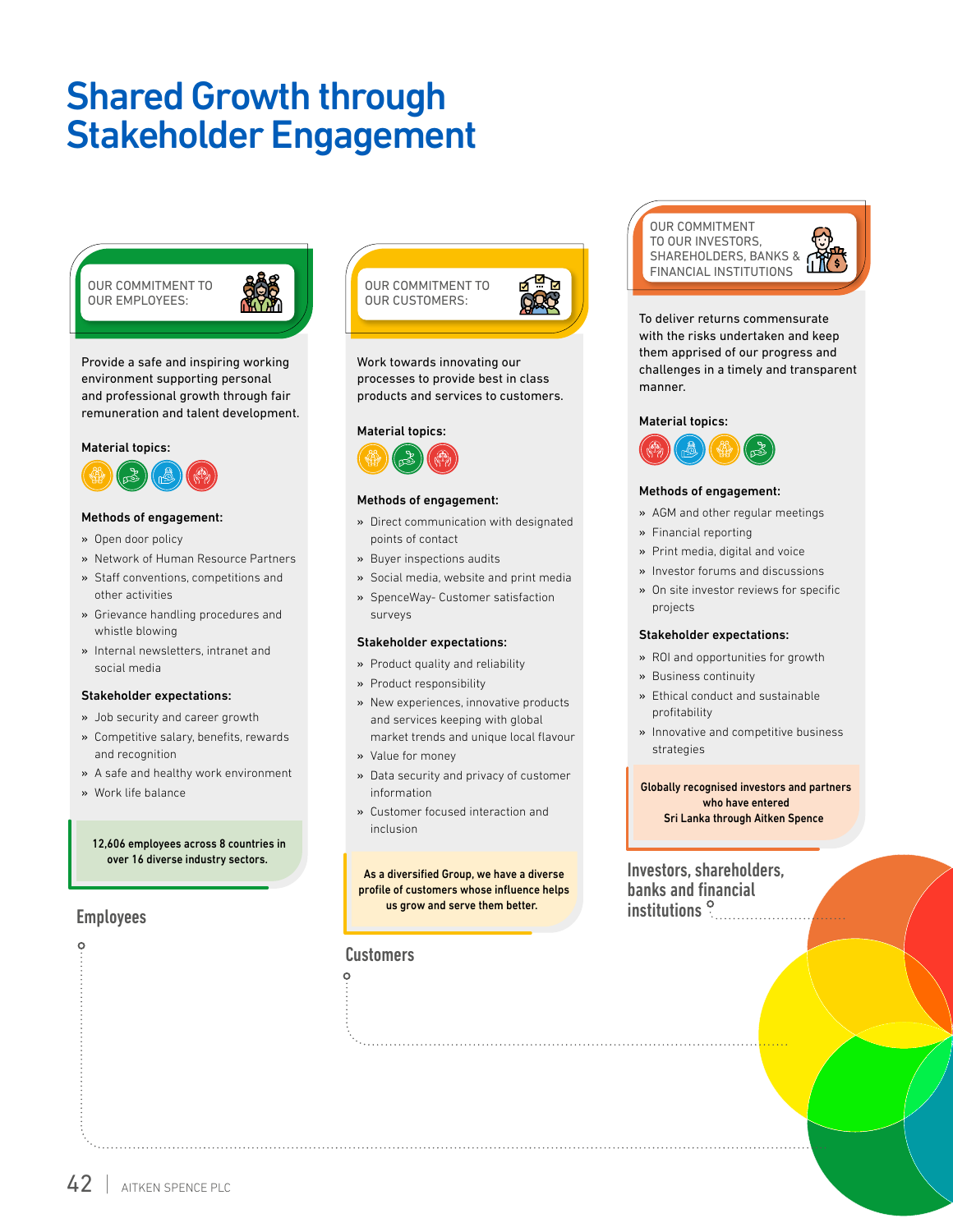OUR COMMITMENT TO OUR SUPPLIERS AND SERVICE PROVIDERS:



#### Support mutual growth with reliable and sustainable supply chains.

#### Material topics:



#### Methods of engagement:

- » Direct and ongoing communication
- » Supplier appraisals
- » Industry events

#### Stakeholder expectations:

- » Opportunities for economic development
- » Sustainable and profitable business relationships
- » Ethical conduct
- » Professionalism in service conduct
- » Competitive advantage

As a diversified holding company, we operate with a network of more than 10,000 suppliers and service providers in diverse industries.

# Suppliers and service providers



Continue to establish and maintain governance structures that comply with legal and other regulatory requirements necessary in the industries we operate in.

#### Material topics:



#### Methods of engagement:

» Direct dialogues

- » Publications and reports
- » Participation in industry/ national level events, consultation platforms
- » Industry affiliations
- » Compliance reviews
- » Media and annual reports

#### Stakeholder expectations:

- » Attract foreign investors
- » Compliance
- » Generation of employment
- » Foreign income generation
- » Payment of taxes/fees/levies/ government dues

As responsible corporate citizens, we are committed to be compliant with laws and regulations and to support sustainable development in every location where we operate.

### Governments and regulators

 $\circ$ 



Engage in industry collaborations to strengthen economic development, enhance social sustainability and ensure environmental protection.

#### Material topics:



#### Methods of engagement:

- » Direct communication
- » Local supplier relationships
- » Dialogues with community groups through ongoing initiatives for engagement
- » Print and social media

#### Stakeholder expectations:

- » Local economic development and employment
- » Improve and develop infrastructure
- » Leadership in environmental and social governance
- » Ensure safety, health and welfare of the communities
- » Build sustainable social relationships

We define 'local community' as the immediate community within 35-45km radius of our operations outside Colombo District; and the local communities of the countries we work in, for operations outside Sri Lanka.

## **Community**

 $\circ$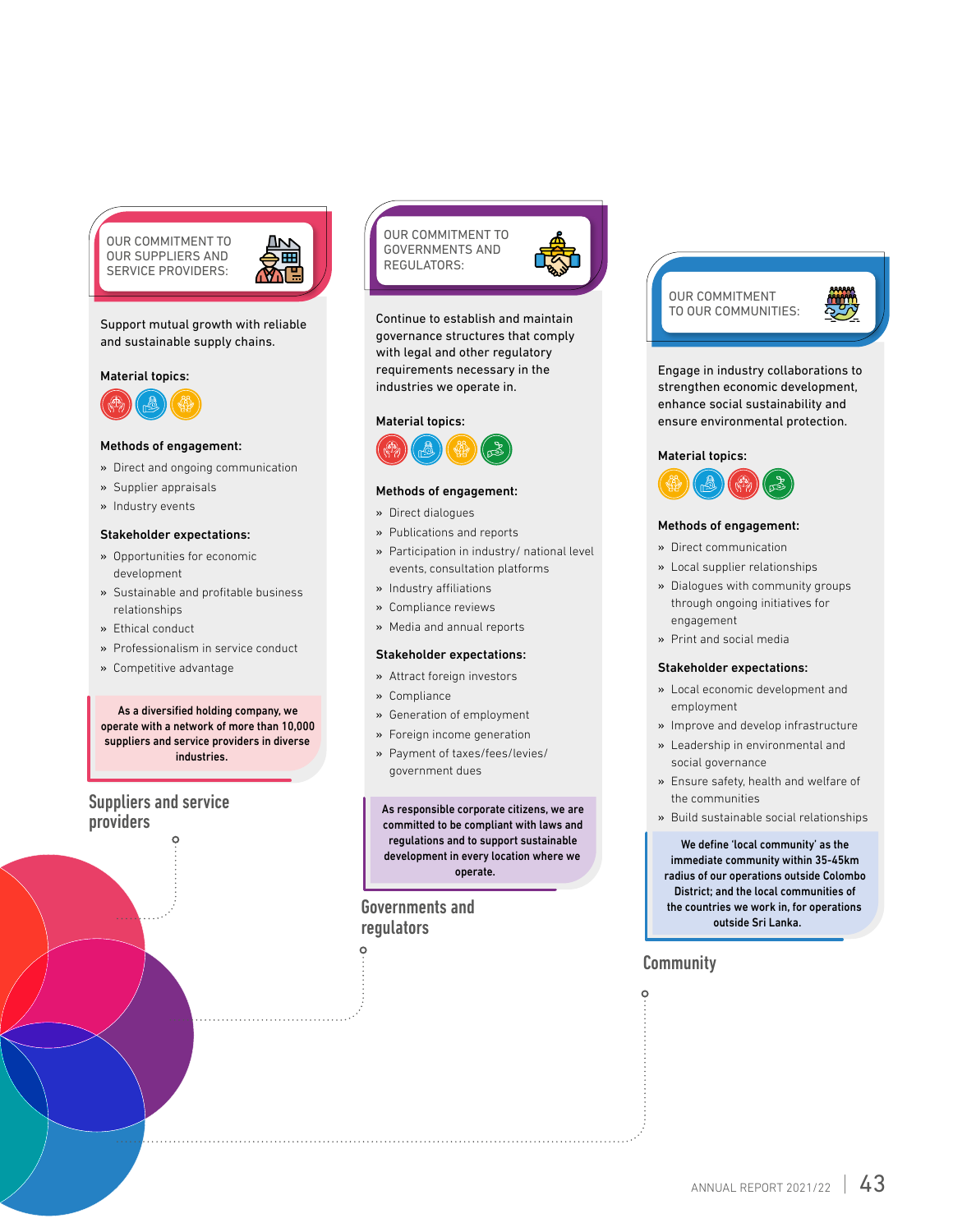# The Aitken Spence Strategy for Sustainability

Sustainability is an integral component of Aitken Spence's corporate strategy. Our continual and consistent effort is to ensure that our businesses are economically, socially, and environmentally sustainable. Towards that objective, we take proactive, precautionary, systemic efforts to enhance our positive impacts while controlling any negative impacts. We believe that a company cannot survive unless it protects the environment in which it operates and safeguards the interests of all of its stakeholders. Therefore, we are committed to continue our heritage of exemplary corporate citizenship by aligning our strategies with global benchmarks, best practices, and standards on sustainable development.

### Our Materiality Process – Defining what matters most

The clauses of our Integrated Sustainability

A summary of the priorities included in this policy



We identify our sustainability priorities (material topics) by considering the following 'filters';

- » Desk assessment of potential impacts based on the nature and scale of the operations
	- » Potential frequency of the occurrence of those impacts
	- » Compliance requirements
	- » Potential risk to the organisation and our stakeholders
	- » Stakeholder needs, requirements and perspectives obtained from different channels of engagement

The integrated sustainability policy of the Group was formulated as per the identified priorities.

In addition to the Group's integrated policy, each SBU also has their own policies for priorities identified at SBU level.

Findings of these reviews are discussed with the management, and we review our policies and strategies for improvements.

Act

4

C. Ethical conduct D. Environmental

global development

- sustainability E. Climate change risk
- and disaster risk reduction (DRR)
- F. Stakeholder engagement

Policy:

are shown below; A. Compliance

priorities

- G. Supply chain management
- H. ESG in strategic decisions
- J. Sustainable processes for risk management
- K. Innovation

for Community development N. Policies for

- local economic development
- O. Occupational health & safety (OHS)
- P. HR Management
- Q. Human Rights
- R. Public disclosure of
- performance S. Information security
- T. Policies for
- communication U. Animal welfare
- V. Performance review and planning

*Please refer to aitkenspence.com/sustainability to peruse the full policy document in Sinhala, Tamil, or English.* 

B. Endorsing local and M. Partnerships

L. Quality management

 $\dot{\circ}$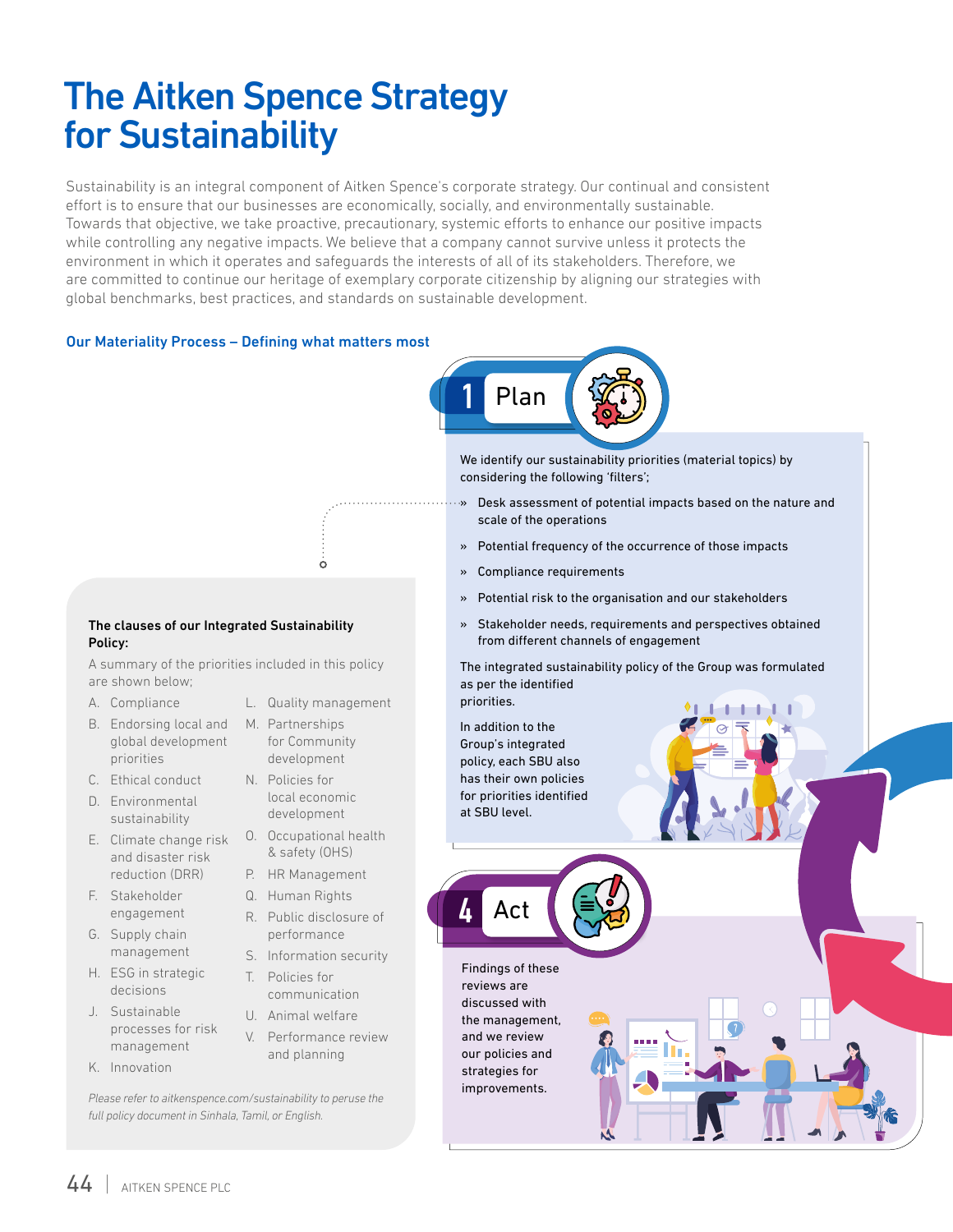

Based on the identified priorities, SBUs are guided on how to implement action through the implementation framework shown.

We categorise required action into 3 levels which gives flexibility for policy adoption at any of our companies.

Through this framework, we implement action for all priorities across the Group to strengthen our positive influence on social, environmental, and economic growth. We also work to control our actions to reduce/mitigate the impacts where we may have the potential to damage social or environmental systems.



Implemented action is routinely reviewed through internal assessments. SBUs may also seek external reviews of their management systems to check implemented action for effectiveness and alignment with the objectives.

The overall process we follow to achieve this objective can be explained in a PDCA cycle;



# *"Could Do"*

2

3

Exemplary action recommended to SBUs to create differentiation for their priorities

## *"Should Do"*

Expected action recommended to SBUs based on identified priorities

# *"Must Do"*

Essential action required of all SBUs as a minimum foundation for ESG topics 1

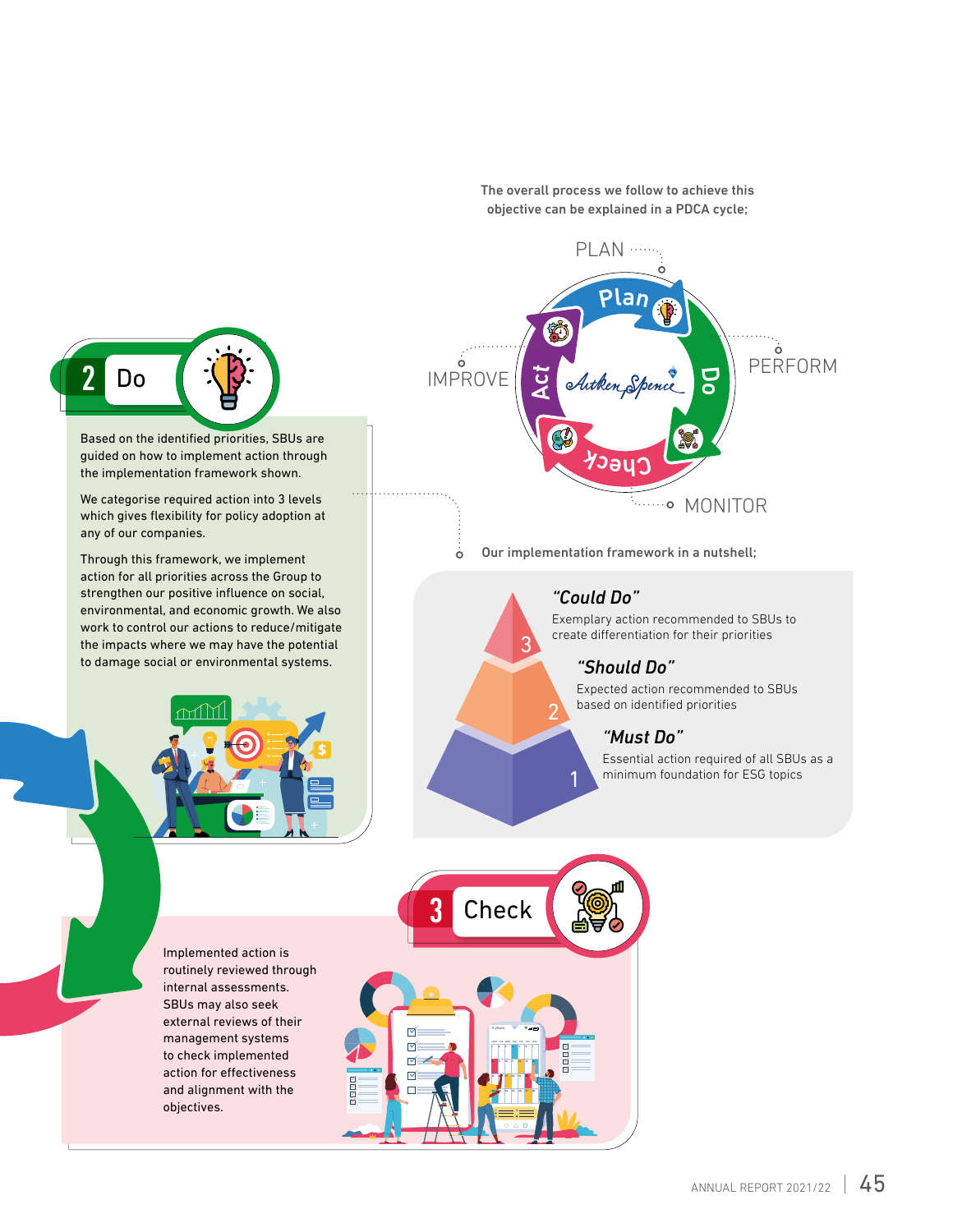# Our Material Topics

The Company determines material topics for the Group using the approach outlined in the 'Plan' phase of the Group's sustainability strategy. Accordingly, the integrated sustainability policy of Aitken Spence contains 21 clauses which describe the Company's operational priorities. The strategy and its implementation framework guide Aitken Spence companies on how to create sustainable value for its stakeholders.

The clauses in our integrated sustainability policy can be combined into these four key areas;



We believe in striking a balance between social, environmental and economic progress and governance to achieve sustainability in business and eudemonic well-being.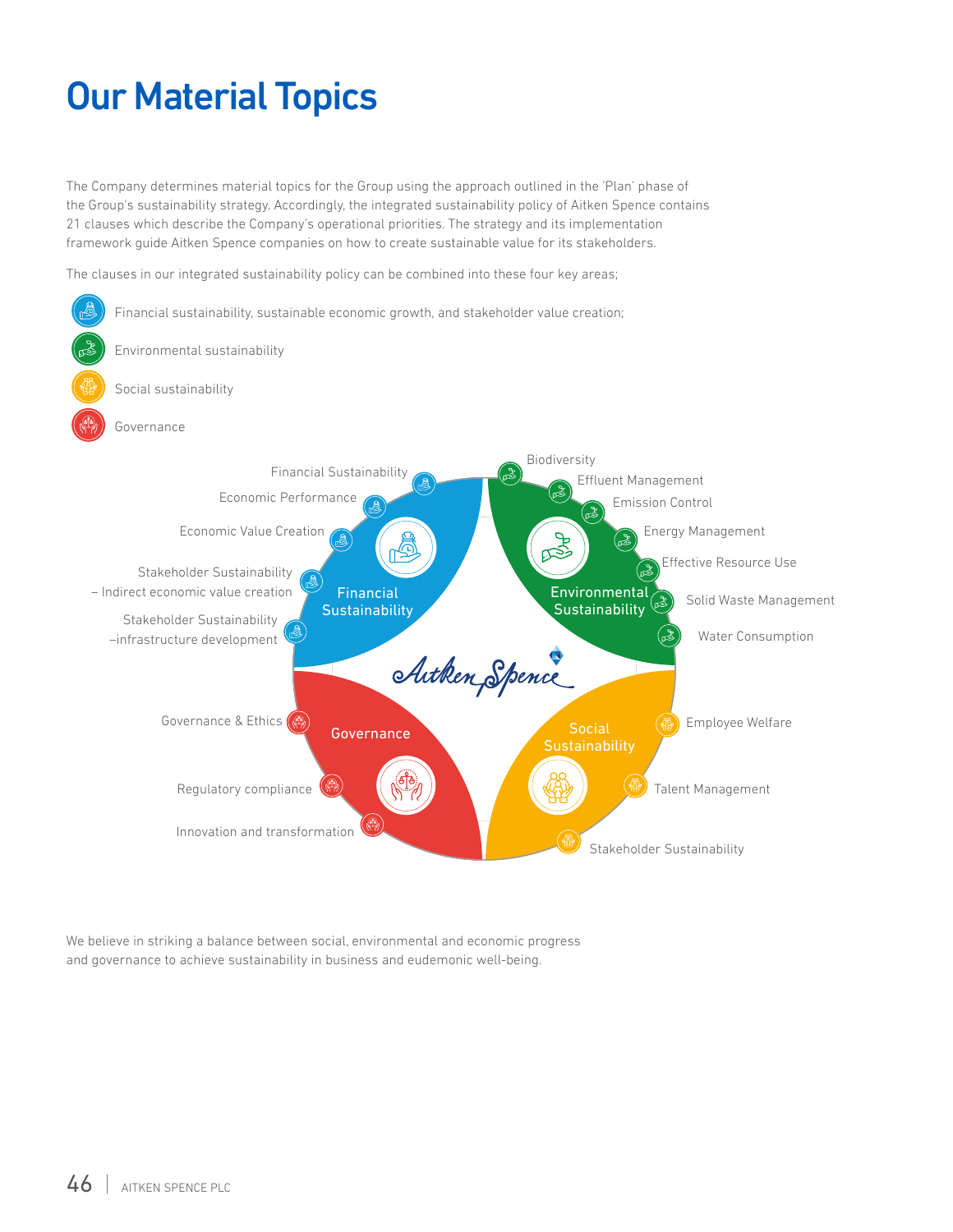# Applicable clauses in our policy

- » Compliance
- » Endorsing local and global development priorities
- » Ethical conduct
- » Risk management
- » Innovation
- » Human rights
- » Public disclosure of performance
- » Policies for communication
- » Performance review and planning

# Governance Social Sustainability Environmental Sustainability

#### » Stakeholder engagement

- » Partnerships for community
- development » Occupational Health & Safety
- » Talent management

ts<br>P

- » Environmental sustainability
- » Climate change risk and DRR
- » Animal welfare

# Financial sustainability, sustainable economic growth, and stakeholder value creation

- » ESG in strategic decisionmaking processes
- » Supply chain management
- » Quality management
- » Policies for local economic development

Material Topic Group by Significance

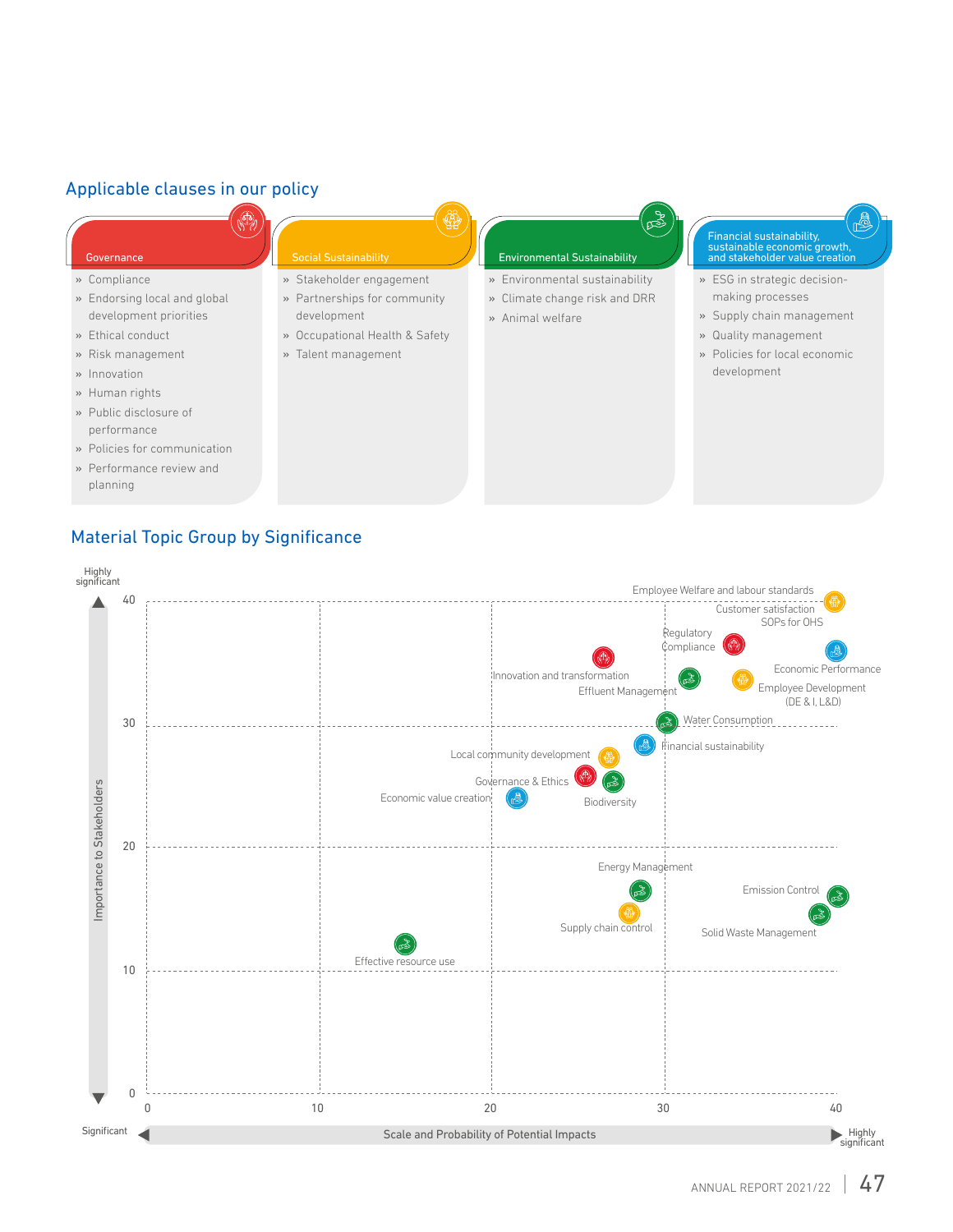# Benchmarked to Global Standards

The sustainability strategy of Aitken Spence PLC is influenced by the Ten Principles of the UN Global Compact. On 28 May 2022, Aitken Spence commemorates 20 years of engagement with the UN Global Compact, as one of the first corporate signatories in Sri Lanka. The Company was also among the first companies in the world to become signatory to the Women's empowerment principles.

The Group's sustainability strategy is one important mechanism to internalise the Ten principles of UN Global Compact as well as the seven Women's Empowerment Principles.

The UN Global Compact was formed to engage the private sector in the efforts to achieve local and global development needs. Accordingly, Aitken Spence, as a Group, has identified seven Sustainable Development Goals and twenty-four specific targets that have been incorporated within our own ESG objectives. Correspondingly, our efforts contribute towards local and global development needs. It should be noted that our segments also align towards other SDGs as material to their operations..

### The 7 Sustainable Development Goals Aitken Spence PLC has aligned to as a group



**Goal 4 –** Quality education: Ensure inclusive and equitable quality education and promote lifelong learning opportunities for all. *Targets 4.3, 4.4, 4.6, and 4.7*



**Goal 5 –** Gender equality: Achieve gender equality and empower all women and girls. *Targets 5.1, 5.5 and 5B* 



**Goal 6 -** Clean water & sanitation: Ensure availability and sustainable management of water and sanitation for all. *Targets 6.3, and 6.4*



**Goal 8 –** Decent work and economic growth: Promote sustained, inclusive, and sustainable economic growth, full and productive employment, and decent work for all. *Targets: 8.4, 8.5, 8.6, 8.8, 8.9, and 8.1*0



**Goal 9 –** Industry, innovation, and infrastructure: Build resilient infrastructure, promote inclusive and sustainable industrialisation and foster innovation. *Targets 9.1 and 9.4* 



**Goal 12 –** Responsible consumption and production: Ensure sustainable consumption and production patterns. *Targets 12.2, 12.5, 12.6, 12.8 and 12B*



**Goal 15 –** Life on Land: Working towards contributing positively towards protecting our biodiversity and all ecosystems. *Targets 15.2 and 15.5*

The table overleaf shows the correlation between our ESG objectives, material topics, strategies, targets and key results;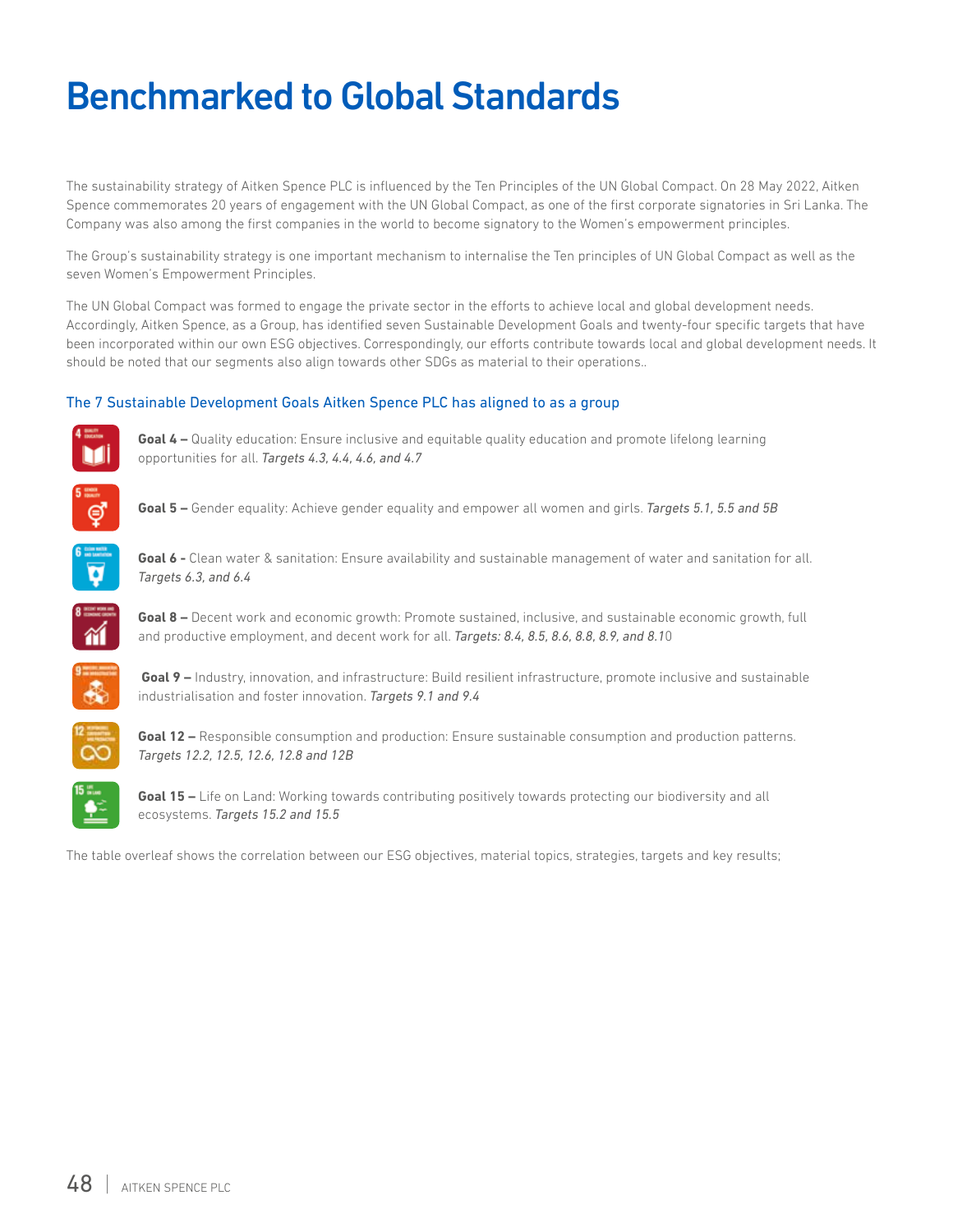# Our ESG Objectives, Material Topics, Strategies, Targtets and Key Results

| Our goals and<br>Integration into policies<br>objectives<br>and strategies and<br>relevant to material<br>topics                                                                                                                                                                                                                                                                                                                                                                                                                                                                                                                                                                                                                                                                                                                         | Our targets and key results                                                                                                                                                                                                                                                                                                                                                                                                                                                                                                                                                                                                                                                                                                                                                                                                                                                                                                                                                                                                                                                                                                                                                                                                                                                                                                                                                                                                                                                                                                                                                                                                                                                                                                                                                                                                                                                                                                                                                                                                                                                                                                                                                                                                                                                                                                                                                                                                                                                                                                                                                                                                                                                                        |
|------------------------------------------------------------------------------------------------------------------------------------------------------------------------------------------------------------------------------------------------------------------------------------------------------------------------------------------------------------------------------------------------------------------------------------------------------------------------------------------------------------------------------------------------------------------------------------------------------------------------------------------------------------------------------------------------------------------------------------------------------------------------------------------------------------------------------------------|----------------------------------------------------------------------------------------------------------------------------------------------------------------------------------------------------------------------------------------------------------------------------------------------------------------------------------------------------------------------------------------------------------------------------------------------------------------------------------------------------------------------------------------------------------------------------------------------------------------------------------------------------------------------------------------------------------------------------------------------------------------------------------------------------------------------------------------------------------------------------------------------------------------------------------------------------------------------------------------------------------------------------------------------------------------------------------------------------------------------------------------------------------------------------------------------------------------------------------------------------------------------------------------------------------------------------------------------------------------------------------------------------------------------------------------------------------------------------------------------------------------------------------------------------------------------------------------------------------------------------------------------------------------------------------------------------------------------------------------------------------------------------------------------------------------------------------------------------------------------------------------------------------------------------------------------------------------------------------------------------------------------------------------------------------------------------------------------------------------------------------------------------------------------------------------------------------------------------------------------------------------------------------------------------------------------------------------------------------------------------------------------------------------------------------------------------------------------------------------------------------------------------------------------------------------------------------------------------------------------------------------------------------------------------------------------------|
| Achieve inclusive,<br><b>Policies &amp; strategies:</b><br>sustainable growth<br>» Financial decision-<br>and market share<br>making procedures of<br>through strategic<br>the Group<br>investment<br>in resilient<br>» Group-wide policies<br>infrastructure and<br>and procedures<br>sustainable business<br>for innovation and<br>models, ensuring a<br>transformation<br>safe and conducive<br>» Group's integrated<br>workplace, for all<br>sustainability policy<br>stakeholders<br>» Group's HR strategies<br><b>Alignment to the</b><br>» Group-wide policies<br><b>SDGs</b><br>and procedures to<br>maintain OHS and<br>labour standards<br>» Group-wide policies,<br>procedures and<br>Targets 9.1 and 9.4<br>management systems<br>for ESG<br><b>Relevant material topics:</b><br>Targets 8.4, 8.5, 8.6,<br>8.8, 8.9 and 8.10 | » Lead the transformation towards sustainable business in the industries we operate<br>in, and create sustainable value for all stakeholders while preserving local culture,<br>heritage, and ecosystems<br>Only Sri Lankan company to be recognised in the global ranking of Top 100<br>丙<br>Companies in Sustainability 2022, among global business leaders, in an<br>independent assessment carried out by 'Sustainability' magazine, an international<br>publication.<br>Our printing and packaging facility continues to be carbon neutral for the 8th<br>$\overline{\mathsf{M}}$<br>consecutive year<br>Increased investments in renewable energy with the acquisition of 3 new mini-<br>☑<br>hydropower projects<br>Heritance Aaarah launched an immersive lifestyle experience built on preserving<br>$\overline{\mathsf{M}}$<br>the traditions, culture, heritage, and locality that is unique to the Maldives in a<br>unique village experience for the quests<br>» Ensure all Aitken Spence operations have frameworks to identify and mitigate<br>disaster risk and strengthen business resilience<br>Segments educated on disaster risk reduction (DRR)/ business continuity planning<br>⋈<br>(BCP) frameworks with guidance from the Asia Pacific Alliance for Disaster<br>Management Sri Lanka (APAD-SL) and the Disaster Management Centre - Sri Lanka<br>Assessments conducted across the Group to evaluate our vulnerability to natural<br>М<br>and manmade disasters<br>» Ensure 100% Aitken Spence companies have BCPs strengthened with DRR<br>mechanisms<br>Segments educated on DRR with assistance from the APAD-SL<br>∀<br>BCPs being revised to strengthen resilience against natural and manmade disasters<br>⋈<br>» Invest in infrastructure that are resilient, inclusive of development priorities for the<br>countries of operation and support sustainable industrialisation<br>We launched Sri Lanka's first 10MW waste to energy power plant which was fully<br>☑<br>operational through the energy crisis<br>The company increased our renewable energy generation capacity by 16.6MW from<br>⋈<br>2020/2021<br>» Provide a safe working environment for all employees and stakeholders of our<br>companies<br>Procedures maintained through the Group to uphold compliance, and globally<br>⋈<br>benchmarked best practices in OHS, labour standards and human rights at the<br>workplace<br>OHS management systems certified at 24 operations<br>⋈<br>82 management systems for social and environmental governance certified at our<br>М<br>operations<br>» Uphold policies and procedures to decouple environmental degradation from<br>business operations |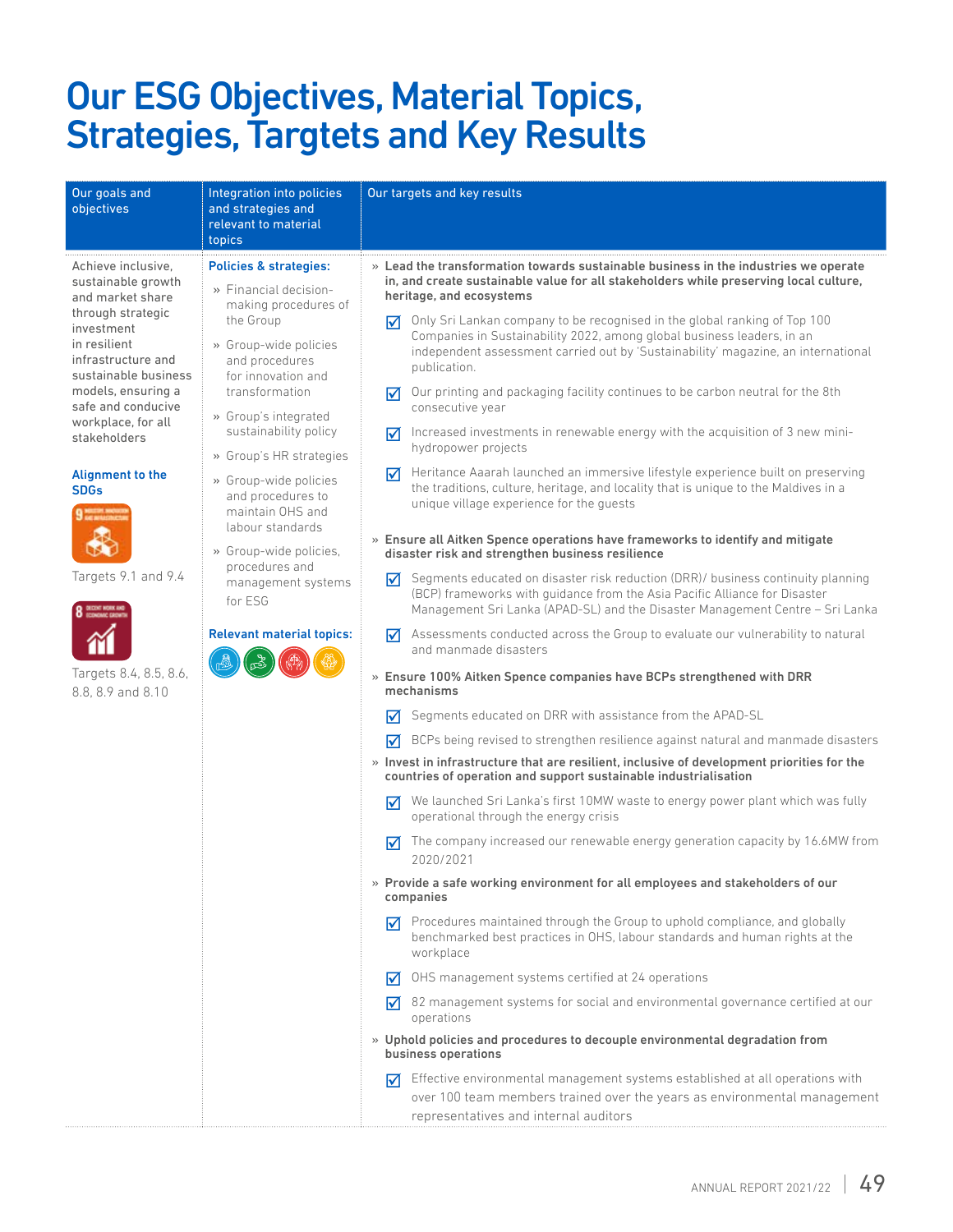# Our ESG Objectives, Material Topics, Strategies, Targtets and Key Results

| Our goals and<br>objectives                                                                                                                                 | Integration into policies<br>and strategies and<br>relevant to material<br>topics                                                                                                                                                                      | Our targets and key results                                                                                                                                                                                                                                                                                                                                                                                                                                                                                                                                                                                                                                                                                                                                                                                                                                                                                                                                                                                                                                                                                                                                                                                                                                                                                                                                                                                                                                                                                                                                                                                                                                                                                                                                                                                                                                                                                                                                                                                                                    |
|-------------------------------------------------------------------------------------------------------------------------------------------------------------|--------------------------------------------------------------------------------------------------------------------------------------------------------------------------------------------------------------------------------------------------------|------------------------------------------------------------------------------------------------------------------------------------------------------------------------------------------------------------------------------------------------------------------------------------------------------------------------------------------------------------------------------------------------------------------------------------------------------------------------------------------------------------------------------------------------------------------------------------------------------------------------------------------------------------------------------------------------------------------------------------------------------------------------------------------------------------------------------------------------------------------------------------------------------------------------------------------------------------------------------------------------------------------------------------------------------------------------------------------------------------------------------------------------------------------------------------------------------------------------------------------------------------------------------------------------------------------------------------------------------------------------------------------------------------------------------------------------------------------------------------------------------------------------------------------------------------------------------------------------------------------------------------------------------------------------------------------------------------------------------------------------------------------------------------------------------------------------------------------------------------------------------------------------------------------------------------------------------------------------------------------------------------------------------------------------|
|                                                                                                                                                             |                                                                                                                                                                                                                                                        | » Utilise our strengths and resources to empower local communities through access<br>to essential infrastructure such as access to finances, required life skills such as<br>financial literacy and by prioritising local communities and youth in opportunities for<br>employment, purchasing and entrepreneurship<br>Rs. 128 Mn invested towards community development<br>罓<br>Aitken Spence partnered with APAD-SL to educate micro, small and<br>⋈<br>medium enterprises (MSMEs) in the tourism sector in the Southern on<br>how to strengthen business resilience and be better prepared to capitalise<br>opportunities in the post COVID operating environment in Sri Lanka                                                                                                                                                                                                                                                                                                                                                                                                                                                                                                                                                                                                                                                                                                                                                                                                                                                                                                                                                                                                                                                                                                                                                                                                                                                                                                                                                              |
| Strengthen and<br>promote gender<br>equality in the<br>workforce<br><b>Alignment to the</b><br><b>SDGs</b><br>5 <sup>em</sup><br>Targets 5.1, 5.5 and<br>5B | Policies & strategies:<br>» HR policies and<br>procedures<br>» Group's SOPs on<br>labour standards<br>» Commitment<br>to the Women's<br>Empowerment<br>Principles<br>» Group's integrated<br>sustainability policy<br><b>Relevant material topics:</b> | » Ensure 100% awareness among all Aitken Spence employees about the Group's<br>policies and stand on gender equality, discrimination, sexual harassment and human<br>rights at the workplace<br>Ongoing; training modules on sexual harassment, our Code of Ethics and<br>⋈<br>Professional Conduct on our online training platform have registered over<br>9.000 views to date<br>Topics are also covered at foundation level for all new recruits of the Group in<br>M<br>the 'Roots to Excellence' orientation programme<br>The Group Supervisory Board held a virtual panel and interactive discussion<br>⋈<br>with all employees to debate crucial topics on breaking the bias in the<br>workplace.<br>Aitken Spence participated in the Target Gender Equality accelerator<br>$\overline{\mathsf{M}}$<br>programme of the UN Global Compact where two senior management<br>representative of the Company received special training on how to drive gender<br>equality at the workplace. As an Executive Director of Aitken Spence PLC, Ms.<br>Stasshani Jayawardena also received specific training for C-suite representatives<br>who participated in this programme.<br>» Increase female representation in senior management (AM and above) to 50% by<br>2035<br>Currently, our female representation is at 40%<br>⊠<br>» Enable access to improve skills and knowledge on technology<br>$\overline{\blacktriangledown}$ Skills development programmes conducted with access enabled to all staff,<br>especially through the online learning platform giving flexibility to learn at their<br>own pace<br>PACE programme maintained at the garments segment; diverse programmes<br>M<br>conducted at the plantations segment<br>33% female students in total registrations at CINEC<br>M<br>» Ensure all executive staff have equal access and skills to remote working facilities<br>and technologies<br>Already achieved<br>М<br>» Achieve minimum 30% female representation in technological positions across the<br>Group by 2030 |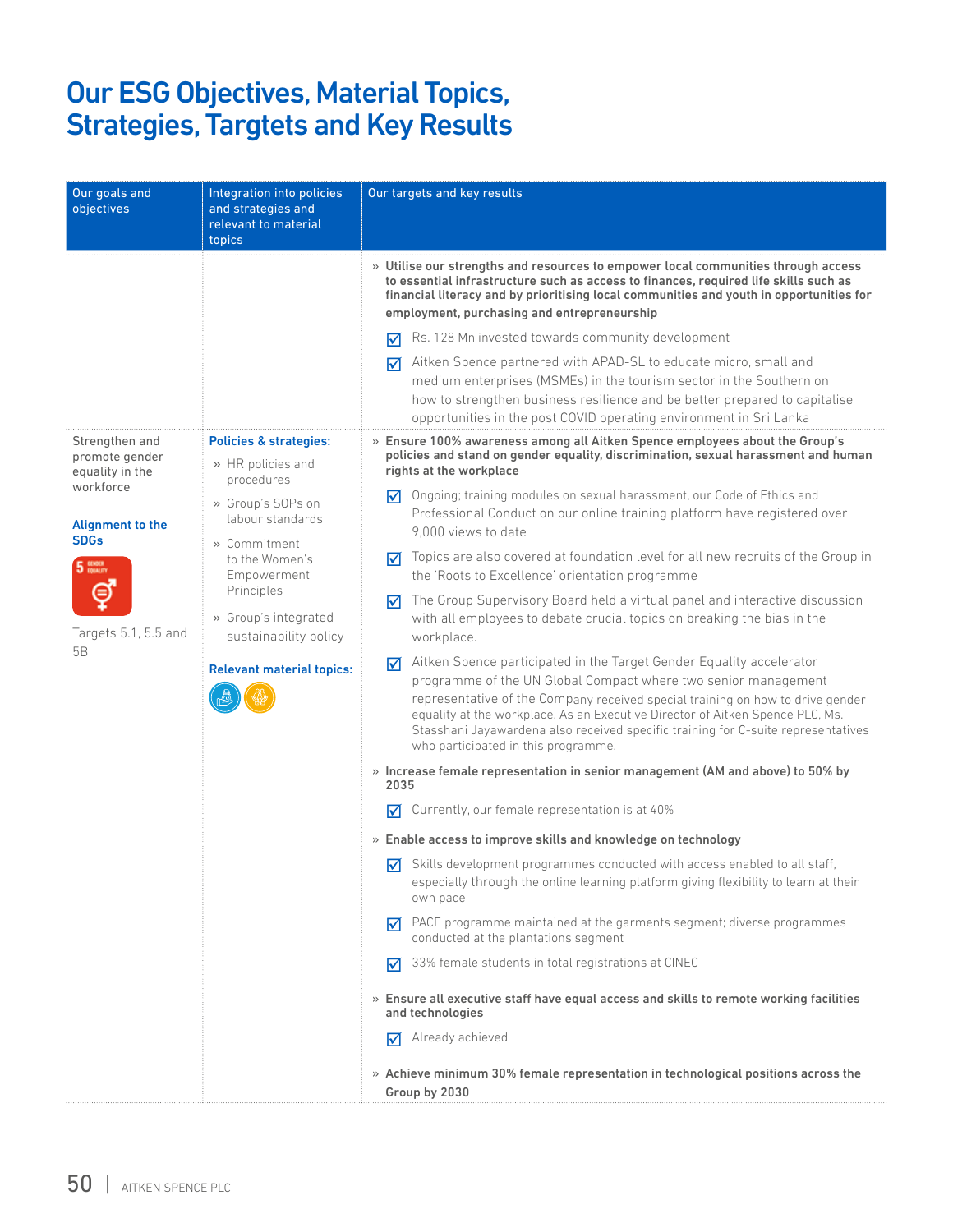| Our goals and<br>objectives                                                                                                                               | Integration into policies<br>and strategies and                                                                | Our targets and key results                                                                                                                                                                                                                                                                            |
|-----------------------------------------------------------------------------------------------------------------------------------------------------------|----------------------------------------------------------------------------------------------------------------|--------------------------------------------------------------------------------------------------------------------------------------------------------------------------------------------------------------------------------------------------------------------------------------------------------|
|                                                                                                                                                           | relevant to material<br>topics                                                                                 |                                                                                                                                                                                                                                                                                                        |
| Make Aitken Spence<br>operations a<br>platform to increase<br>opportunities<br>for inclusive<br>development through<br>education and skill<br>development | <b>Policies &amp; strategies:</b><br>» HR procedures<br>for learning and<br>development                        | » Educate 100% Aitken Spence employees on knowledge and skills required promote<br>sustainable development                                                                                                                                                                                             |
|                                                                                                                                                           |                                                                                                                | Ongoing; the Group conducted programmes online and in person specifically on<br>⋈<br>sustainability related topics                                                                                                                                                                                     |
|                                                                                                                                                           | » Local development<br>initiatives of the Group<br>and the SBUs                                                | Webinars conducted on ecosystem conservation included eminent panelists such<br>☑<br>as Prof. Kotagama                                                                                                                                                                                                 |
|                                                                                                                                                           | » Group's integrated                                                                                           | » Promote female participation in STEM subjects through our operations                                                                                                                                                                                                                                 |
| <b>Alignment to the</b><br><b>SDGs</b>                                                                                                                    | sustainability policy                                                                                          | 33% female students in total registrations at CINEC<br>☑                                                                                                                                                                                                                                               |
| QUALITY                                                                                                                                                   | <b>Relevant material topics:</b>                                                                               | » Provide opportunities for local youth and other key stakeholders to acquire relevant<br>skills for employment, including financial literacy                                                                                                                                                          |
| Targets 4.3, 4.4, 4.6,<br>and $4.7$                                                                                                                       |                                                                                                                | Plantations segment provided access to computers and digital devices so<br>⋈<br>that students in estate communities can continue with their education during<br>lockdowns                                                                                                                              |
|                                                                                                                                                           |                                                                                                                | Aitken Spence partnered with APAD-SL to educate tourism sector MSMEs in<br>☑<br>the Southern province on how to develop resilience and be better equipped to<br>capitalise on opportunities in Sri Lanka's post COVID operating environment.                                                           |
| Ensure sustainable<br>consumption and                                                                                                                     | <b>Policies &amp; strategies:</b><br>» The Group's                                                             | » Ensure all Aitken Spence operations have frameworks to monitor, manage and ensure<br>sustainable and efficient use of natural resources                                                                                                                                                              |
| management of<br>resources                                                                                                                                | integrated<br>sustainability policy                                                                            | The Group maintains over 140 management systems for ESG with more than<br>⋈<br>600 team members trained on their allocated tasks                                                                                                                                                                       |
| <b>Alignment to the</b><br><b>SDGs</b>                                                                                                                    | » Management systems<br>and benchmarks<br>maintained by the<br><b>SBUs</b><br><b>Relevant material topics:</b> | » Employ, maintain and promote the 7R principle to ensure sustainable and efficient<br>use of all resources and to reduce waste                                                                                                                                                                        |
| CLÉAN MAITH<br>Angli Samithi                                                                                                                              |                                                                                                                | Ongoing; we conducted a series of educational sessions during the year for<br>⋈<br>employees and their families in English and Sinhala with Mr. Ravi de Silva, the<br>founder of this concept, conducting the sessions online                                                                          |
| Targets 6.3 and 6.4                                                                                                                                       |                                                                                                                | » Zero single use plastics at Aitken Spence operations by 2030                                                                                                                                                                                                                                         |
| Targets 12.2, 12.5,                                                                                                                                       |                                                                                                                | Ongoing; plastic straws, butter sachets discontinued at all hotel properties;<br>☑<br>plastic bottles replaced with glass bottles at Heritance properties with other<br>properties to follow suit in due course; all waste is segregated and responsibly<br>disposed in the meantime at all operations |
| 12.6, 12.8 and 12.b                                                                                                                                       |                                                                                                                | » Zero waste dumping to landfills by 2030                                                                                                                                                                                                                                                              |
|                                                                                                                                                           |                                                                                                                | We are repurposing municipal solid waste to generate energy for the national<br>☑<br>grid while also keeping waste away from landfills and specifically from<br>sensitive wetland ecosystems through the waste to energy power plant                                                                   |
|                                                                                                                                                           |                                                                                                                | At operational level, we continue to segregate and responsibly dispose all<br>⋈<br>waste                                                                                                                                                                                                               |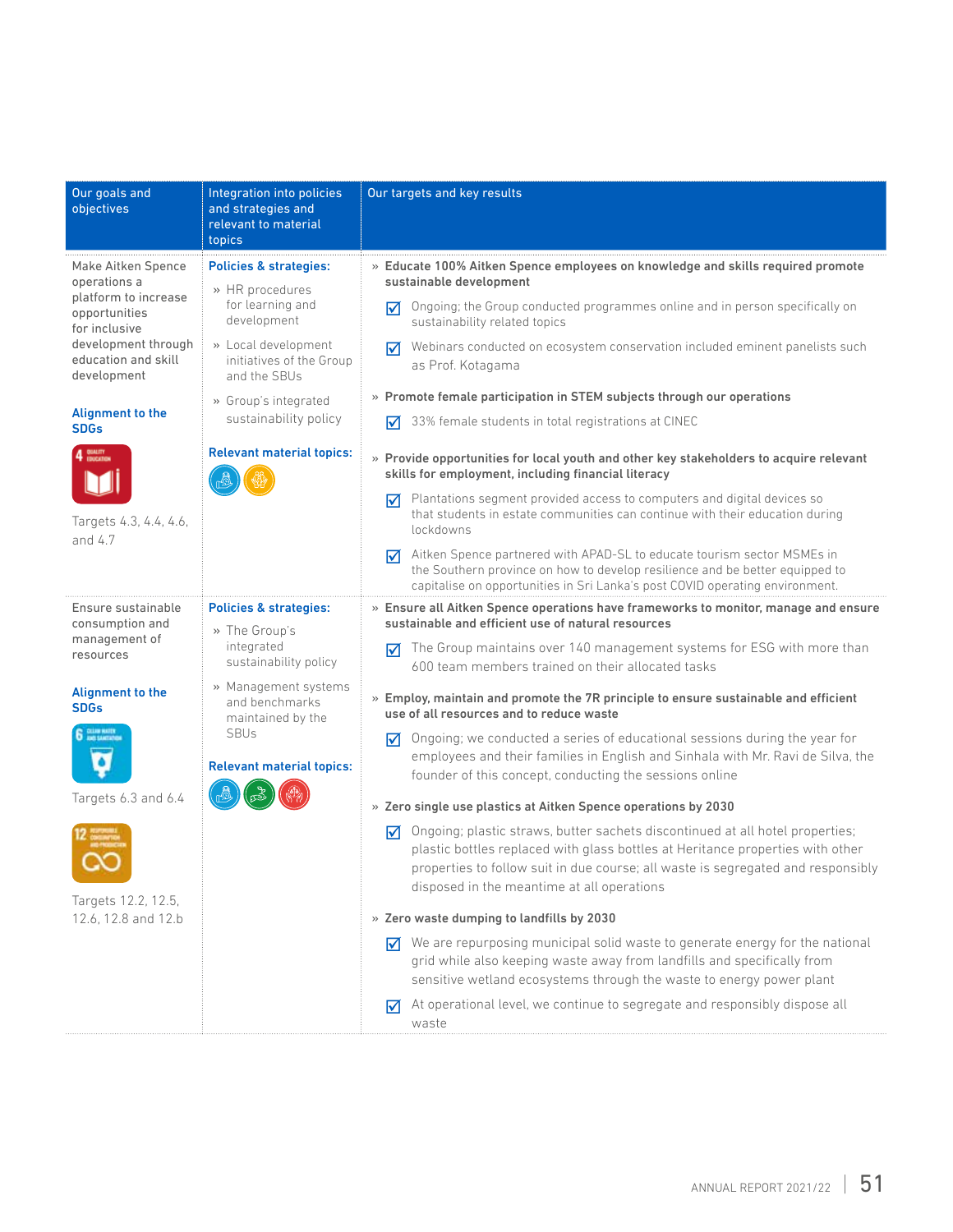# Our ESG Objectives, Material Topics, Strategies, Targtets and Key Results

| Our goals and<br>objectives | Integration into policies<br>and strategies and<br>relevant to material<br>topics | Our targets and key results                                                                                                                                                                                                                                                                                                                                          |
|-----------------------------|-----------------------------------------------------------------------------------|----------------------------------------------------------------------------------------------------------------------------------------------------------------------------------------------------------------------------------------------------------------------------------------------------------------------------------------------------------------------|
|                             |                                                                                   | $\ast$ Promote education and awareness about sustainable development, consumption, and<br>production through all operations                                                                                                                                                                                                                                          |
|                             |                                                                                   | Ongoing; the Group conducted programmes online and in person through the<br>丙<br>years specifically on sustainability related topics; webinars conducted on<br>ecosystem conservation included eminent panelists such as Prof. Kotagama                                                                                                                              |
|                             |                                                                                   | » Promote and encourage commitment within our supply chains for sustainable<br>consumption and production                                                                                                                                                                                                                                                            |
|                             |                                                                                   | Ongoing; over 3,500 suppliers across the Group have been screened and/or<br>М<br>educated on ESG priorities of the Group to date                                                                                                                                                                                                                                     |
|                             |                                                                                   | » Ensure 100% wastewater generated at Aitken Spence operations is safe for reuse or<br>disposal                                                                                                                                                                                                                                                                      |
|                             |                                                                                   | Achieved and maintained<br>⋈                                                                                                                                                                                                                                                                                                                                         |
|                             |                                                                                   | » Replace solvents, and other products used that mix with water with biodegradable<br>options                                                                                                                                                                                                                                                                        |
|                             |                                                                                   | Achieved and maintained<br>⋈                                                                                                                                                                                                                                                                                                                                         |
|                             |                                                                                   | » Increase efficiency of water use                                                                                                                                                                                                                                                                                                                                   |
|                             |                                                                                   | Ongoing<br>☑                                                                                                                                                                                                                                                                                                                                                         |
|                             |                                                                                   | » Reduce withdrawal of fresh water                                                                                                                                                                                                                                                                                                                                   |
|                             |                                                                                   | Ongoing; Aitken Spence hotels and the printing & packaging segment reused<br>⋈<br>treated wastewater                                                                                                                                                                                                                                                                 |
|                             |                                                                                   | The plantations and printing & packaging segments harvest rainwater to<br>☑<br>reduce freshwater consumption                                                                                                                                                                                                                                                         |
|                             |                                                                                   | » Engage with 100% employees of Aitken Spence to increase awareness about water<br>and other resource conservation and efficiency of use                                                                                                                                                                                                                             |
|                             |                                                                                   | Ongoing; several programmes conducted over the last year which were<br>⋈<br>available to all staff members through our online learning platforms                                                                                                                                                                                                                     |
|                             |                                                                                   | Art competition conducted for children of employees to engage at a wider<br>⋈<br>scope to increase awareness on environmental sustainability with special<br>educational sessions conducted with Mr. Ravi de Silva, environmentalist and<br>ESG consultant, to educate participating children and their parents on the<br>importance of environmental sustainability |
|                             |                                                                                   | Art competition conducted to mark World Wetlands Day<br>$\overline{\mathsf{M}}$                                                                                                                                                                                                                                                                                      |
|                             |                                                                                   | Educational sessions conducted over the month of March to educate<br>☑<br>employees as well as to mark the importance of wetland conservation with<br>support from the Green Building Council of Sri Lanka                                                                                                                                                           |